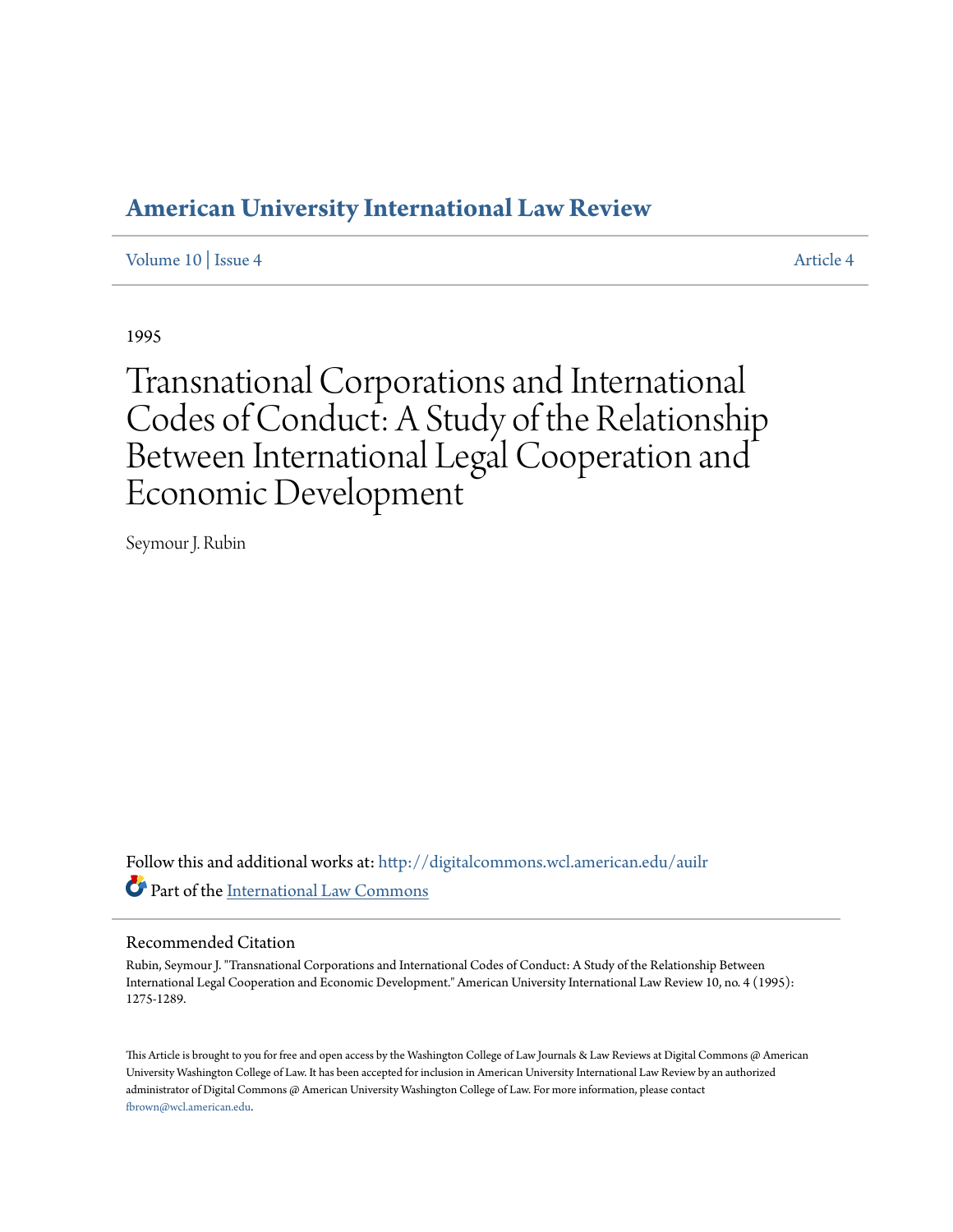## TRANSNATIONAL CORPORATIONS AND INTERNATIONAL CODES OF CONDUCT: A STUDY OF THE RELATIONSHIP BETWEEN INTERNATIONAL LEGAL COOPERATION AND ECONOMIC DEVELOPMENT\*

#### Seymour J. Rubin"

#### INTRODUCTION

Some fourteen years ago, I wrote a rather pretentious article titled "Transnational Corporations and International Codes of Conduct" with the probably even more grandiose subtitle "A Study of the Relationship between International Legal Cooperation and Economic Development." With the decision to republish that essay, the editors of *The American University Journal of International Law and Policy* have given me the opportunity to "update" that piece. So much--and in some respects, so little-has occurred in this long interval, that the privilege of later reflection cannot be disregarded. I have not been asked to rewrite that article, nor would I wish to do so, but a brief comment seems to be in order.

What seemed in the early 1980s to be a flood of meetings, conferences, and assorted punditry has in the interlude been dwarfed into a trickle. The visible evidence lies in a twenty-volume library on the subject issued under the auspices of the United Nations Center on Transnational

<sup>30</sup> AM. U. L. REV. 903 (1981). Reprinted with the permission of *The American University Law Review.* All rights reserved.

<sup>\*\*</sup> Honorary Vice President, American Society of International Law; Honorary Member, InterAmerican Juridical Committee; Judge, Administrative Tribunal, InterAmerican Development Bank; Emeritus Professor of Law, in residence, Washington College of Law, The American University. B.A., 1935, University of Michigan; LL.B., 1938, LL.M., 1939, Harvard University. Mr. Rubin was the United States Delegate to the U.N. Commission on Transnational Corporations for the period of 1975-86.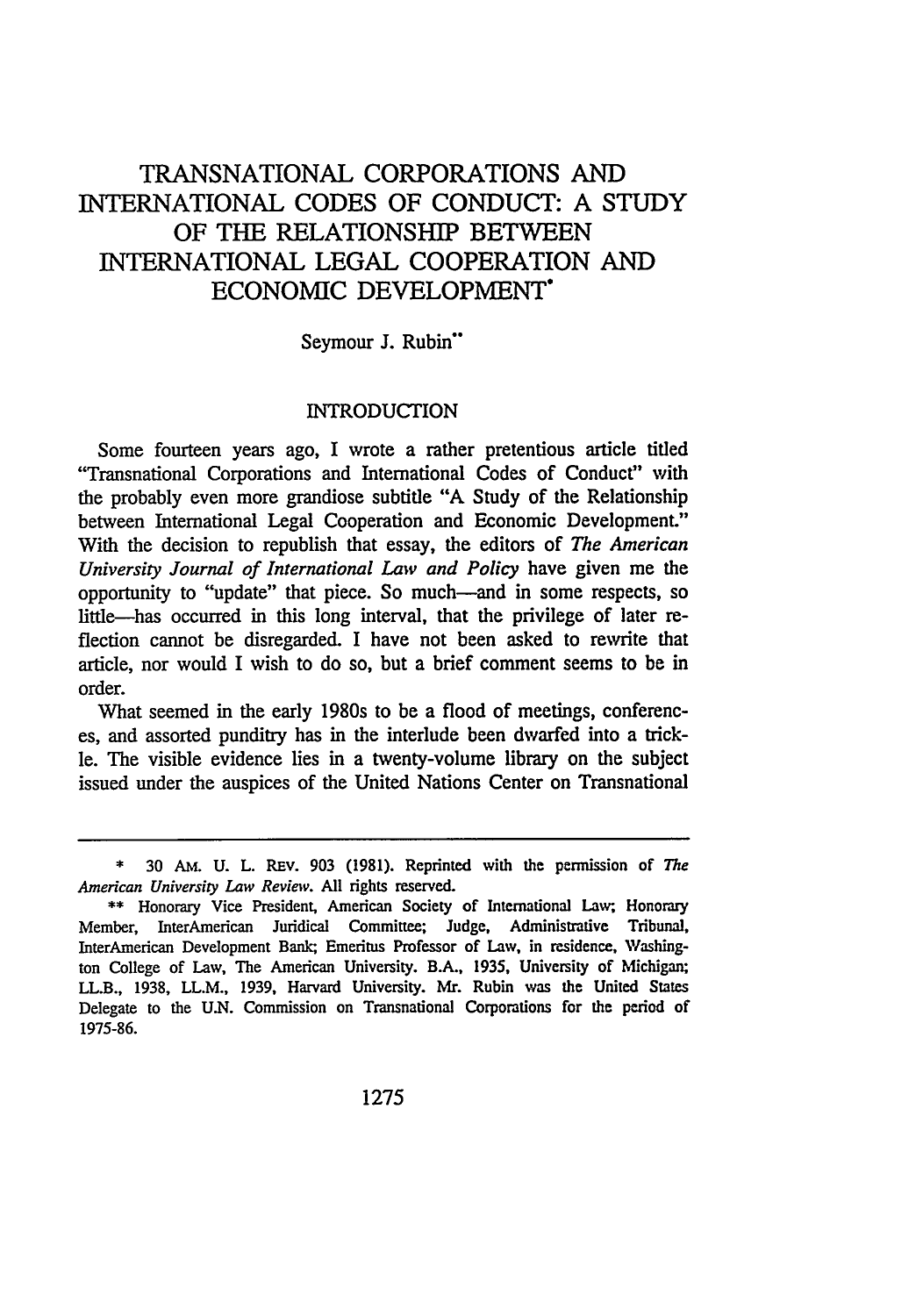Corporations (UNCTC)--one of the all too few United Nations (U.N.) entities whose absorption into a larger body one can rationally regret. The subject continues to be of importance and not only because it still gives employment to scholars, diplomats, economists, business school professors, and, perhaps above all, lawyers. It also, especially these days, has engaged those interested in health and environmental causes, as well as industrialists and merchants.

Most of the passion, however, of the earlier writings has faded. The debate of the 1960s, 70s, and even early 80s was one of "true believers." Views on the merits ("the transnational corporation is the engine of progress") or the demerits ("poverty is the product") of the transnational corporation (TNC) were held with religious fervor and certainty, and led to evangelical prescriptions. This was the age of the "new international economic order." Thus, the first (1977) sessions of the UNCTC turned consideration of a sensible and moderate Group of Eminent Persons report into a forum for a shouting match. The shouting took place, in the main, between the representatives of industrialized nations (with their labor union leaders in vocal dissent) and, on the other side, the representatives of the developing nations, urged on by members of what was then the "Soviet bloc."

With the collapse of the Soviet Union and the triumph of "market" economies in the vast majority of nation-states,' the fire has gone out of this controversy. Problems with broadly worded general principles, chiefly where doctrine with respect to sovereignty confronts the asserted preeminence of the still "rule of law", prevents agreement on a U.N. Code. In a world, however, in which broad and doctrinal expropriations are a distant memory (most "natural resources" have long-since been nationalized), and where the former left wing states are both privatizing and comporting to attract foreign private and public investment, and in which a web of bilateral investment treaties cover the globe, $2$  the original *raison d'etre* of the codes seems obsolete.

The reality is otherwise. Transnational corporations and the issues surrounding their treatment and conduct continue as a worthy theme of

<sup>1.</sup> By the early 1990s, at least 83 countries were involved in some form of privatization. *See* Anna Gelpem & Malcolm Harrison, *Ideology, Practice, and Performance in Privatization; A Case Study of Argentina,* 33 HARV. **INT'L LJ.** 240, 240 (1992).

*<sup>2.</sup> See generally* Jesawald W. Salacuse, *Bit by Bit: The Growth of Bilateral Investment Treaties and their Impact on Foreign Investment in Developing Countries,* 24 INT'L LAW **655** (1990) (documenting the growth in bilateral investment treaties).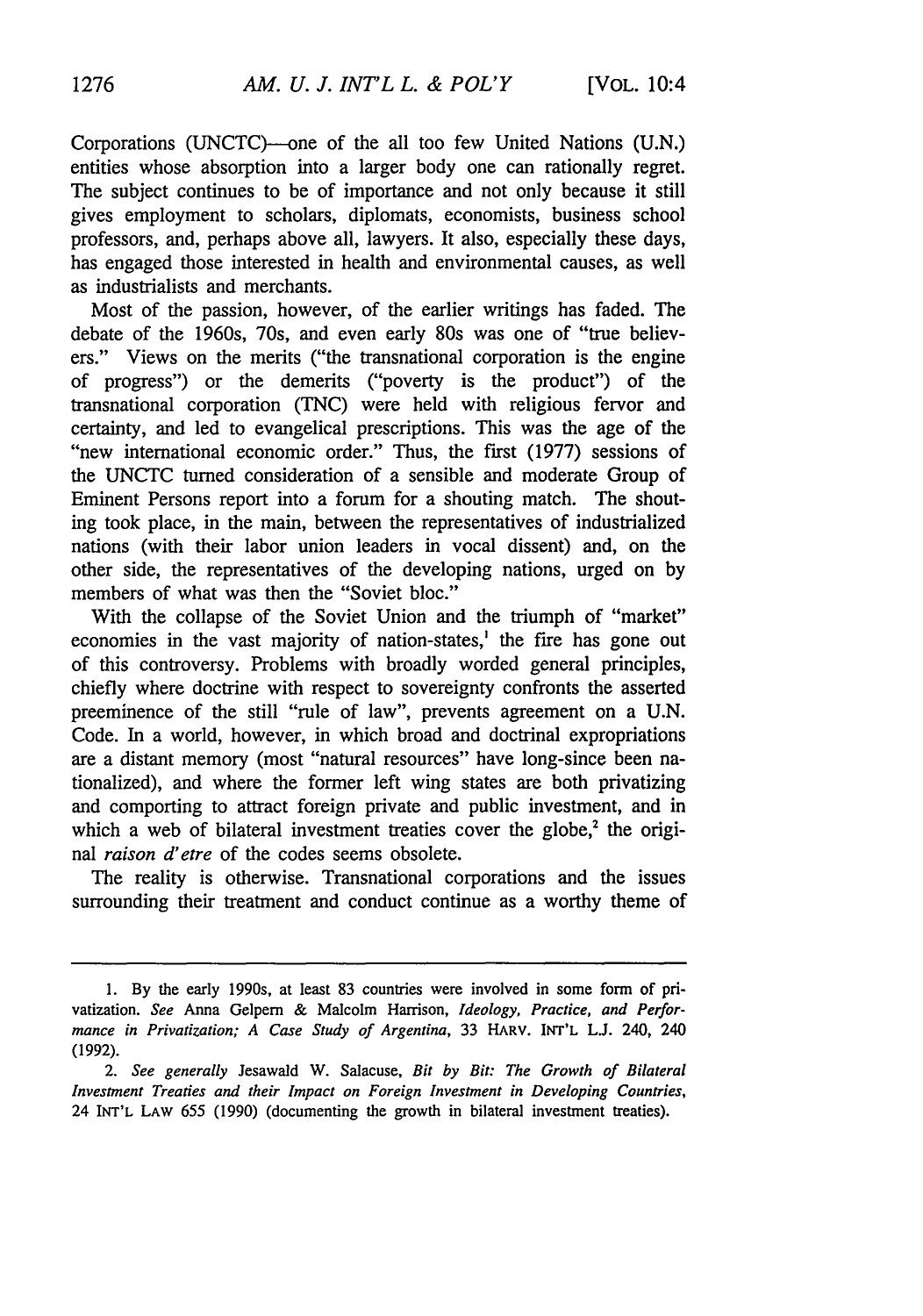serious international discussion. Thus, the following holds true:

a) Privatization and the triumph of the market do not **by** any means diminish issues of transnationality. If, for example, TNC's in the past were less than solicitous of the aspirations of developing states to build viable self-sustaining and competitive economies, it can hardly be taken for granted that the newly-adopted enthusiasm for privatization will be accompanied by universal adherence to better business and ethical standards.<sup>3</sup>

b) In the days ahead, TNC's will have greater, not lesser, influence, not only on domestic, but alas on international economies. This effect is a concomitant of the lessening of governmental control or supervision, and the integration efforts in many regions of the world.'

c) Regional and even global integration brings with it new challenges. These are greater in the present age of electronic communication. For example, transborder issues must be addressed to ensure honesty as well as efficiency in the transborder securities market which now exists.<sup>5</sup> Similarly, issues of transnational insolvency—reflecting the enormous growth of transnational industry, including protection of and trade in services-need to be faced, and national policies either harmonized or reflected in international agreements.<sup>6</sup>

If the traditional issues-sovereignty, nationalization, standards of compensation, regulation of business conduct-have been somewhat reduced in intensity by the events and trends of the 1990s, they have not been eliminated. They have been replaced by issues from those of the environment to those of trade and investment. Most regional trade

*5. See* James D. Cox, *Rethinking U.S. Securities Laws in the Shadow of International Regulatory Compensation,* **55 LAW &** CONEMiP. PROBs. 157, 158-59 (1992) (discussing the pro's and con's of securities regulation harmonization).

*6. See generally* Donald T. Trautman et al., *Four Models for International Bankruptcy,* 41 *AM.* **J. CoMp.** L. 573 (1993) (discussing the problems associated with the differences among reorganization systems when they affect the cases of debtors with assets in more than one country).

*<sup>3.</sup>* See Edith Brown Weiss, *Notes from the President,* NEwS **BuLL AM. SOc'Y** INT'L **L.** (Nov. 1994) (noting that TNC's are crucial in developing transnational practices and norms, in influencing government actions, in proposing alternative resolutions to important issues and in implementing international business and economic norms).

*<sup>4.</sup> See* David Trubek et al., *The Future of the Legal Profession: Global Restructuring and the Law: Studies of the Internationalization of Legal Fields and the Creation of Transnational Arenas,* 44 CASE **NV.** RES. L. REV. 407, 409 (1994) (arguing that the combined importance of TNC's in the world economy and the growth **of** privatization emphasizes a need to develop "market institutions, including legal structures, to facilitate economic interaction").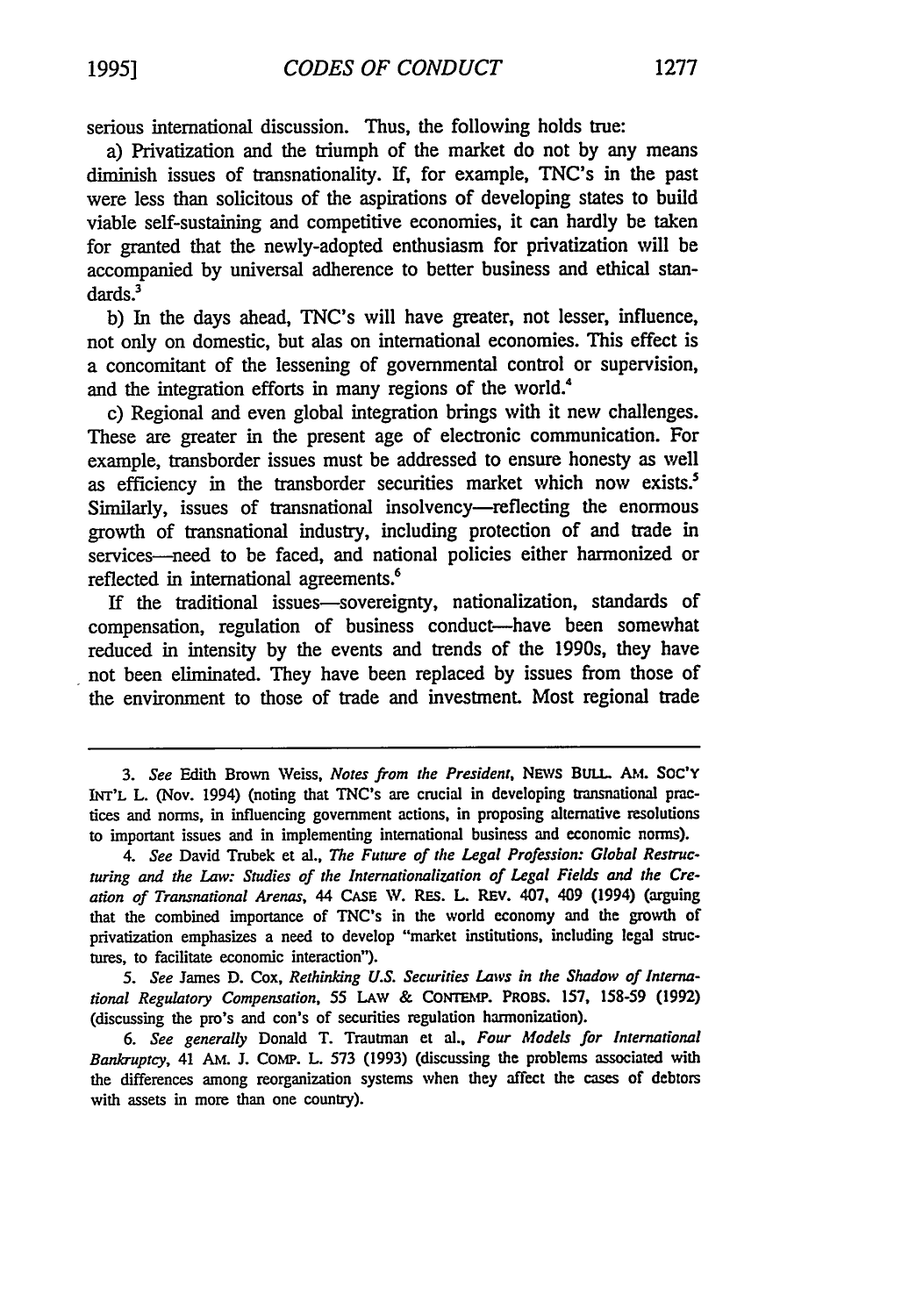agreements now address these and other issues. The growth of transnational enterprise and of economic and social integration will guarantee an important role for an international organ of consultation and normformulation. The relationship between international legal cooperation and economic development remains important.

### I. CORPORATIONS AND NATION-STATES: A TENSE INTERACTION

The relationship between corporations and governments has often been uneasy. Seldom is there general agreement that "what is good for General Motors is good for the United States." Indeed, it is appropriate to recall, as already stated, that corporations historically were created only by a special and guarded act of the sovereign. General and permissive incorporation laws came late to the United States. Increasing industrialization, however, made it obvious that the corporation form of doing business was a highly useful social and economic tool. The corporation permitted the capital of many persons to be brought together, to guarantee to each investor that he would put at risk only an agreed and limited amount of capital, that such capital would be centrally managed, and that the entity would survive the death of the natural persons who contributed either their capital or skills. The corporation thus responded to the needs of society and hence its growth. Over the last few decades, nearly the same set of considerations has dominated the exponential growth of the "transnational corporation," an entity whose operations extend beyond national frontiers.<sup> $7$ </sup> TNC's have proliferated because they are useful in a world in which efficiency often demands an outlook that transcends national boundaries.

Even in the national arena, the corporation has sometimes exacerbated fears. The aggregation of economic power that the device permits often has been viewed as being powerful and not always responsive to popular concepts of the "best interests" of the general public. Separation of investment and of management carries with it at least some possibilities of abuse. The interests, for example, of labor and of consumers, and the likelihood that corporate interests will not always coincide with the public interest, have thus led to suggestion for reform of the institution of the corporation and to a myriad of regulatory measures. One aspect of this reformist sentiment has been the recurrent crusade in the United

<sup>7.</sup> Much of this and the following paragraphs owe a great deal to A. BERLE, THE 20TH CENTURY CAPITALIST REVOLUTION (1954).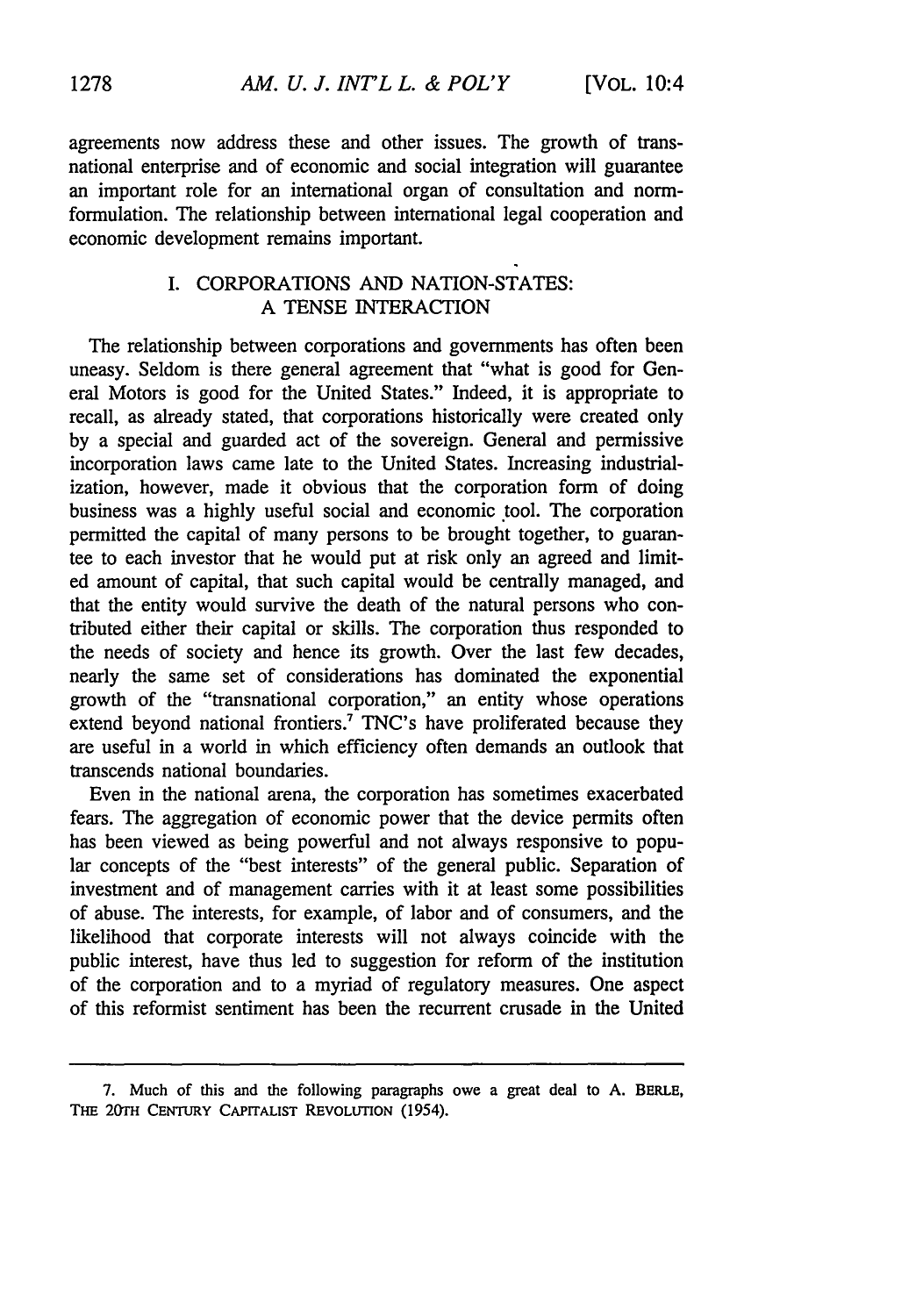States for a federal incorporation law, in the belief that national standards are appropriate for entities that have country-wide operations. That proposal has come to the fore at intervals since its incorporation in the Democratic Party platform of 1908, yet it has never prospered. An analogous concept lies behind much of the present emphasis on international regulation, as well as the proposals for a European Countries "Companies Law."

Though no federal general incorporation law exists in the United States, there are many statutes and regulations that are applicable to corporate conduct on a nationwide scale and which, if consolidated, could well be called a corporate code of conduct. For example, the laws that regulate the offering of securities by corporations<sup>8</sup> and their sale to the public determine what a cooperation may do to raise capital, and what it must do to give information to its shareholders<sup>9</sup> and to government. State legislation often exists concurrently." Moreover, labor laws prohibit unfair labor practices; antitrust laws control mergers that may conflict with the public interest; and other regulations affect such diverse areas as standards of accountancy and protection of the environment.

In spite of this legislation, other public interest concerns arise. One source of these concerns is that a corporation may be perceived as not conferring benefits or costs equally on all regions of even a single country. The economic and political repercussions of uneven distribution of natural resources, or other factors of comparative advantage, are evident in many nations: in the United States, as industry moves out of the Northeast to the so-called Sunbelt; in Britain, where Scottish nationalism is fortified by oil discoveries; and in Canada, where separatism is fed not merely by linguistic and perceived cultural differences, but also by questions of who should profit from resources found in different parts of the nation.

An entirely domestic corporation may thus find itself caught up in such regional conflicts, and may be seen as serving the interest more of

**10.** State securities laws, commonly called "Blue **Sky** Laws," establish various requirements for the registration of brokers/dealers, registration of securities to be offered or traded in the state, and sanctions against fraudulent activities.

*<sup>8.</sup>* See Securities Act of 1933, 15 U.S.C. § 77 (1976) (regulating the public offspring of securities by requiring the issuer to make full disclosure of all material facts in order to provide the public with adequate information regarding securities).

*<sup>9.</sup>* See Securities Exchange Act of 1934, 15 U.S.C. § **78** (1976). The Act applies to trading in securities that are already issued and are outstanding **by** imposing disclosure requirements on publicly-held corporations and **by** prohibiting fraud in connection with the purchase or sale of securities.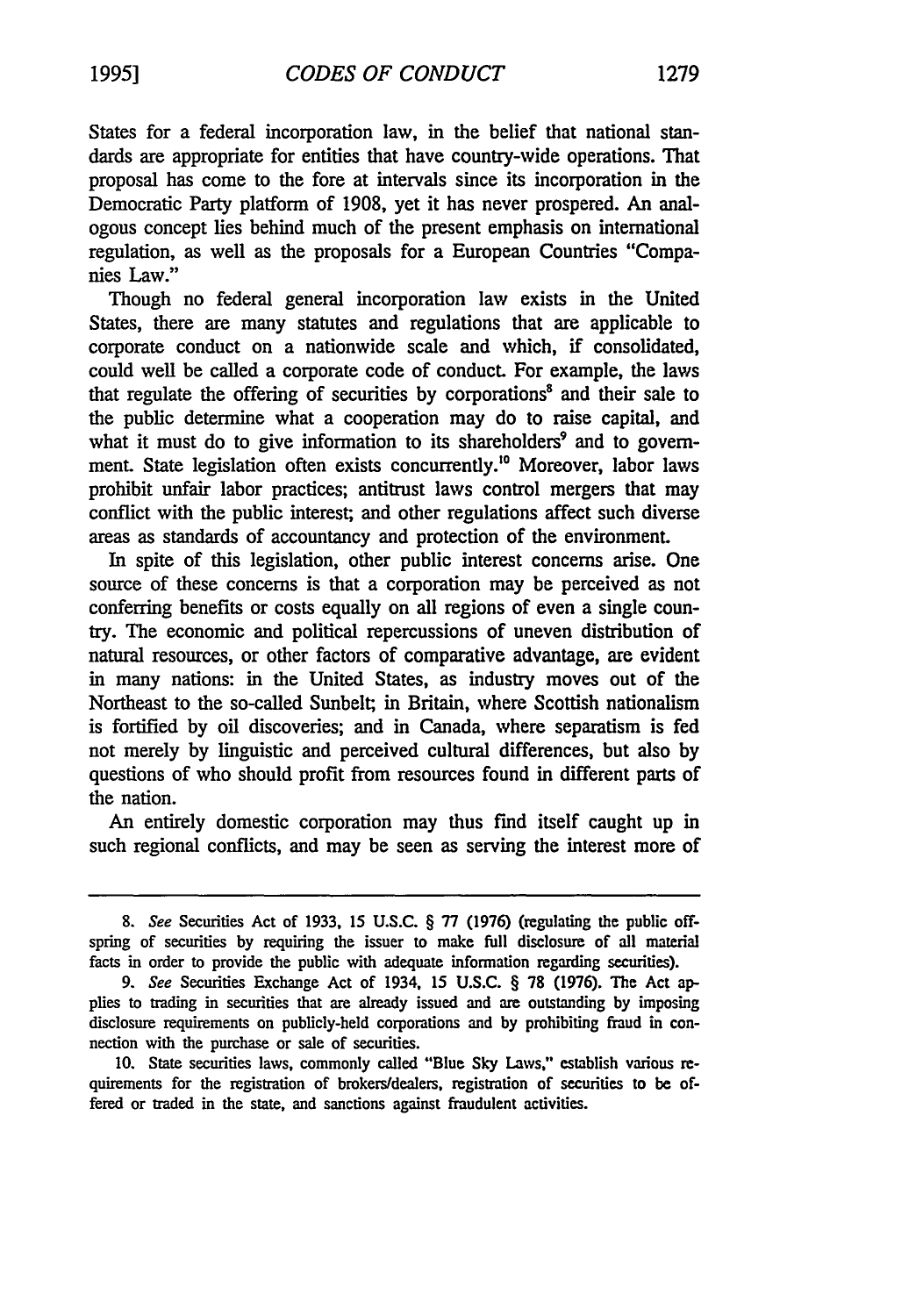"foreigners" than of the natives of the resource-rich region in which it operates. Consequently, tensions can be considerable. If the corporation is transnational the tensions are greatly magnified, because the corporation is perceived as being one that owes its allegiance not merely to another group within the same country, but to persons in another nation. Benefits of TNC's are seen as remaining principally in one country, with the costs-or the lack of benefits-in another. Further, when the corporation is an entity that is foreign-owned and foreign-controlled, the suspicion that regulation might bring a better order tends to harden into conviction. That conviction is likely to become an article of faith when the corporation has its headquarters in a developed nation, while maintaining many or most of its operations in developing countries." Moreover, the likely disparity in the standards of living between the two countries powerfully exacerbates the human tendency to put more of the blame on a foreign concern than on one's own shortcomings or on the dictates of economics.

An additional factor brings transnational corporations under suspicion-the possibility that they may act as conduits for the policies of a foreign state.<sup>12</sup> Though in most cases the corporation will be unwilling to play such a role, that hardly matters. What does matter, for example, is that the home government may seek to impose its antitrust laws on host states. In addition, policies such as those embodied in the "trading with the enemy" concept, which are concerned with embargo policies of one country, might be imposed on subsidiaries in other countries. Corporations also may be asked to follow policies with respect to repatriation of earnings that respond more to the needs of the home than of the host country. This results in a feeling of "dependency" that may or may not have undesirable economic aspects but that certainly is psychologically unsettling.

Developing countries generally believe that an unjust international economic order exists and that a transfer of resources is necessary to correct the inequities. The developing countries also are aware of the

*<sup>11.</sup> Cf.* Seymour Rubin, *Corporations and Society: The Remedy of Federal and International Incorporation,* 23 AM. U. L. REV. 263, 267 (1973).

<sup>12.</sup> *See, e.g.,* United States v. Aluminum Co. of America, 148 F.2d 416 (2d Cir. 1945) (extraterritorial application of antitrust law); United States v. Imperial Chemicals Indus., Ltd., 100 F. Supp. 504 (S.D.N.Y. 1951) (liability), *supplemented by* 105 F. Supp. 215 (S.D.N.Y. 1952) (remedies); Societe Fruehauf v. Massardy [1965] J.C.P. II No. 14, 247 (Cour d'appel, Paris). *See generally* Seymour Rubin, *Multinational Enterprise and National Sovereignty: A Skeptic's Analysis,* 3 LAW & POL'Y INT'L BUs. **1,** 10 (1971) [hereinafter *A Skeptic's Analysis].*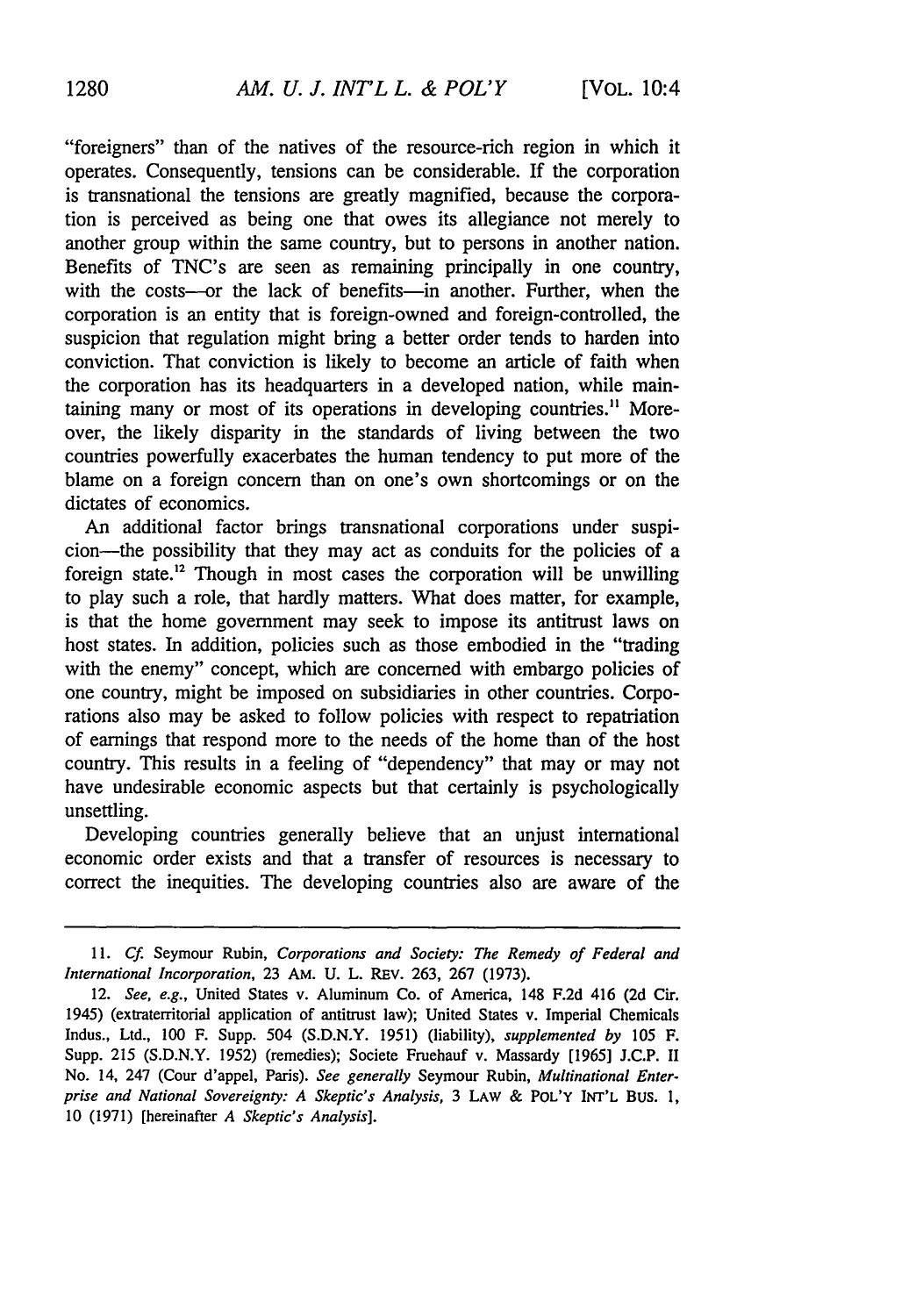important role that TNC's play in the present international economic system.<sup>13</sup> Hence the call for regulation. Such regulation would seek to achieve several objectives such as rectification of past injustices; enhancement of the contribution which it is conceded that TNC's could, and on occasion do, make to the development of the countries in which they operate; and the creation of a balanced and equitable world economic order basically in accordance with the spirit of the several U.N.

resolutions that set out a program for achievement of a "new interna-

tional economic order."<sup>14</sup> Both the interdependence of nations and the major role of TNC's in international trade and investment are salient features of the international economic landscape. The role of TNC's has been emphasized, and perhaps overly so. Although both proponents and critics agree on the importance of the TNC, there is no consensus on the *effects* of that importance. Some writers, such as Arnold Toynbee, regard the transnationalism of the TNC as a beneficial means of overcoming nationalism, which they believe must be eliminated if the world is to survive.<sup>15</sup> Many have regarded the TNC as a threat to national sovereignty, an attitude reflected, for example, in several Canadian reports,<sup>16</sup> as well as in the opinions of representatives of the developing countries. Others have perceived the TNC as an instrument of division that perpetuates an inequitable allocation of benefits that impoverishes the less developed countries. Thus, the TNC may be regarded as widening disparities not only between nations, but also between economic classes within a nation while simultaneously destroying indigenous cultural patterns. Skeptics have argued that sovereign states have become actors in a world situation in which they have limited power and freedom of  $choice<sup>17</sup>$ 

**<sup>13.</sup>** *See* CHARTER **OF ECONOMIC RIGHTS AND DunTEs OF STATES,** G.A. Res. 3281, U.N. GAOR, 29th Sess., Supp. No. **31,** at 50, U.N. Doe. A/9631 (1975), *reprinted in* 14 I.L.M 251 (1975); *see also Reflections, infra* note 19; *U.N. Commission on Transnational Corporations, Transnational Corporations: Issues Involved in the Formulation of a Code of Conduct,* U.N. Doc. E/C.1011976117 (1976).

<sup>14.</sup> For a dramatic and generally exaggerated exposition of the ill aspects of the TNC, see R. BARNET & R. MULLER, GLOBAL REACH: THE POWER **OF THE** MULTINA-TIONAL CORPORATIONS (1974). Contrast this with the considerably rosier attitude of Robert Ball, *The Promise of the Multinational Corporation,* FORTUNE, Jan. **1,** 1967.

<sup>15.</sup> *See, e.g., A. TOYNBEE, THE RELUCTANT DEATH OF NATIONAL SOVEREIGNTY* (1971).

<sup>16.</sup> See, e.g., GOVERNMENT OF CANADA, FOREIGN DIRECT INVESTMENT IN CANA-**DA** (1972) [hereinafter *Gray Report].*

<sup>17.</sup> *A Skeptic's Analysis, supra* note 12. *See generally Report of the Group of*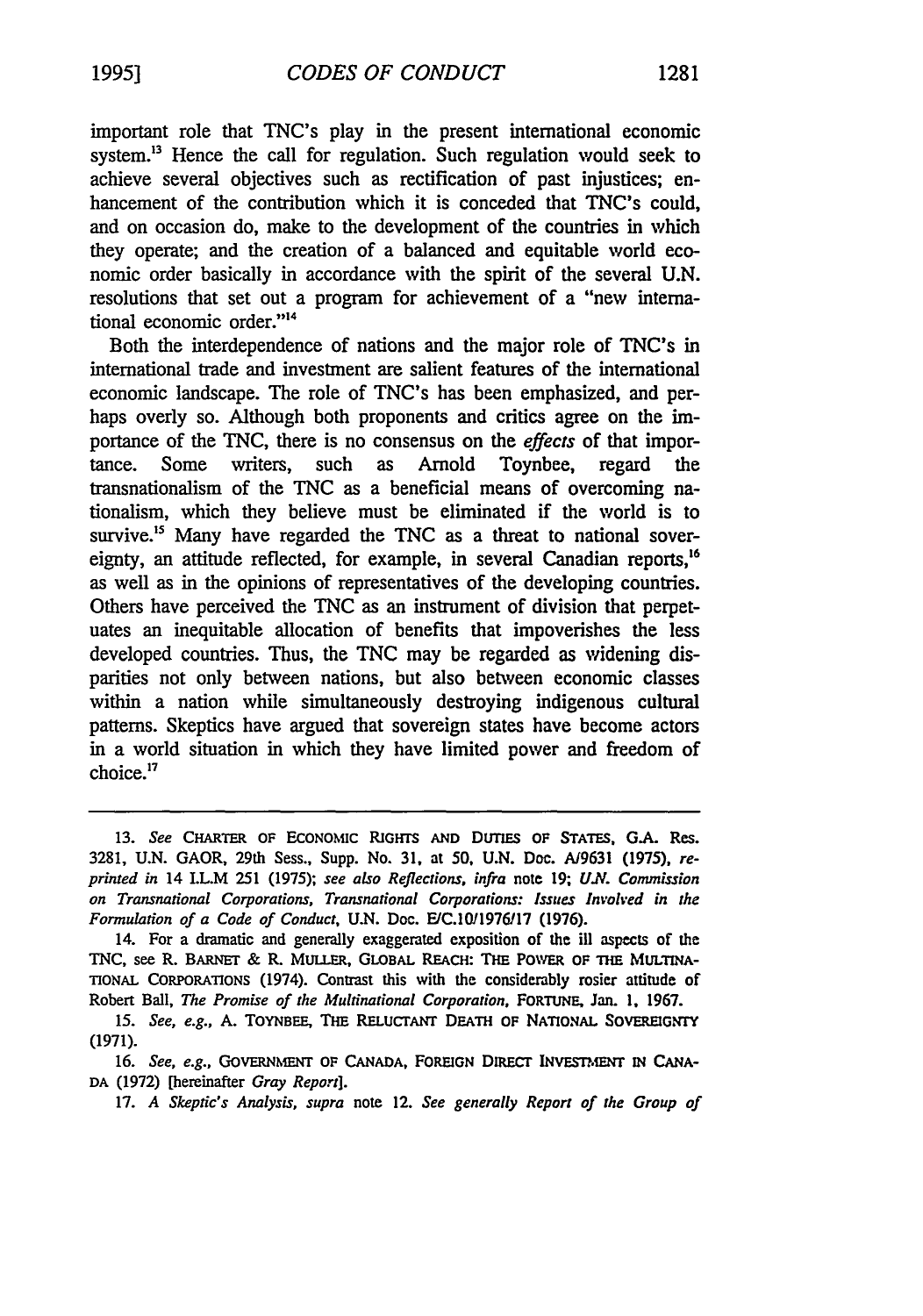Almost all nations agree on the desirability, if not the necessity, of some form of international regulation of TNC's. Although there was wide divergence in the attitudes toward TNC's among the members of the Group of Eminent Persons established by the Secretary General of the United Nations, they suggested in a 1974 report that the U.N. Commission on Transnational Corporations be established. In 1974, the U.N. General Assembly created both the Commission and the Information and Research Center on Transnational Corporations.<sup>18</sup> The Commission, composed of forty-eight U.N. members, held its first annual meeting in the spring of 1975. The Information and Research Center began operations in time to present a set of documents to the second Commission meeting in 1976.<sup>19</sup>

In the work program of the Commission, preparation of a code has always been a priority. The resolution establishing the Commission assigned several other tasks to it, including the preparation of a comprehensive information system and the creation of a program of technical assistance to developing countries, generally aimed at enhancing their negotiating capacities. The Commission also was directed to work on a definition of TNC's.<sup>20</sup> Work on the information system, including possible harmonization of accounting and reporting standards, has been mainly in the hands of the Center, although some of the work on the information system has been delegated to a special group set up to analyze questions of accounting. The Commission itself has devoted much time to discussing these matters.

Certain matters are thus far clear. Corporations themselves are impor-

*Eminent Persons, The Impact of Multinational Corporations on Development and on International Relations,* U.N. Doc. E/5500/Rev. I, ST/ESA/6 (1974) [hereinafter *Eminent Persons' Report]; United Nations, Multinational Corporations in World Development,* Annex II, U.N. Doc. ST/ESA/190, U.N. Sales No. E.73.11.A.11 (1973).

18. The Commission was established pursuant to ECOSOC Res. 1913, U.N. ESCOR, 57th Sess., Supp. No. **IA,** at 31, U.N. Doc. E/5570/Add. **1** (1974). The Information and Research Center was established by ECOSOC Res. 1908, U.N. ESCOR, 57th Sess., Supp. No. 1, at 13, U.N. Doc. E/5570 (1974).

19. For a general overview of the background and work of the U.N. Commission on Transnational Corporations, see Seymour Rubin, *Reflections Concerning the U.N. Commission on TNCs,* 70 AM. J. INT'L L. 73 (1976) [hereinafter *Reflections].*

20. This writer has elsewhere suggested that definitions, to be useful in analyzing and possibly solving problems, should describe functions rather than formal structure. *E.g.,* Seymour Rubin, *The International Firm and the National Jurisdiction, in* THE INTERNATIONAL CORPORATION: A SYMPOSIUM **(C.** Kindleberger ed., 1970) [hereinafter INTERNATIONAL FIRM]; Seymour Rubin, *International Rules for Transnational Corporations,* 1 J. INT'L TRADE L. 1, 10 (1975).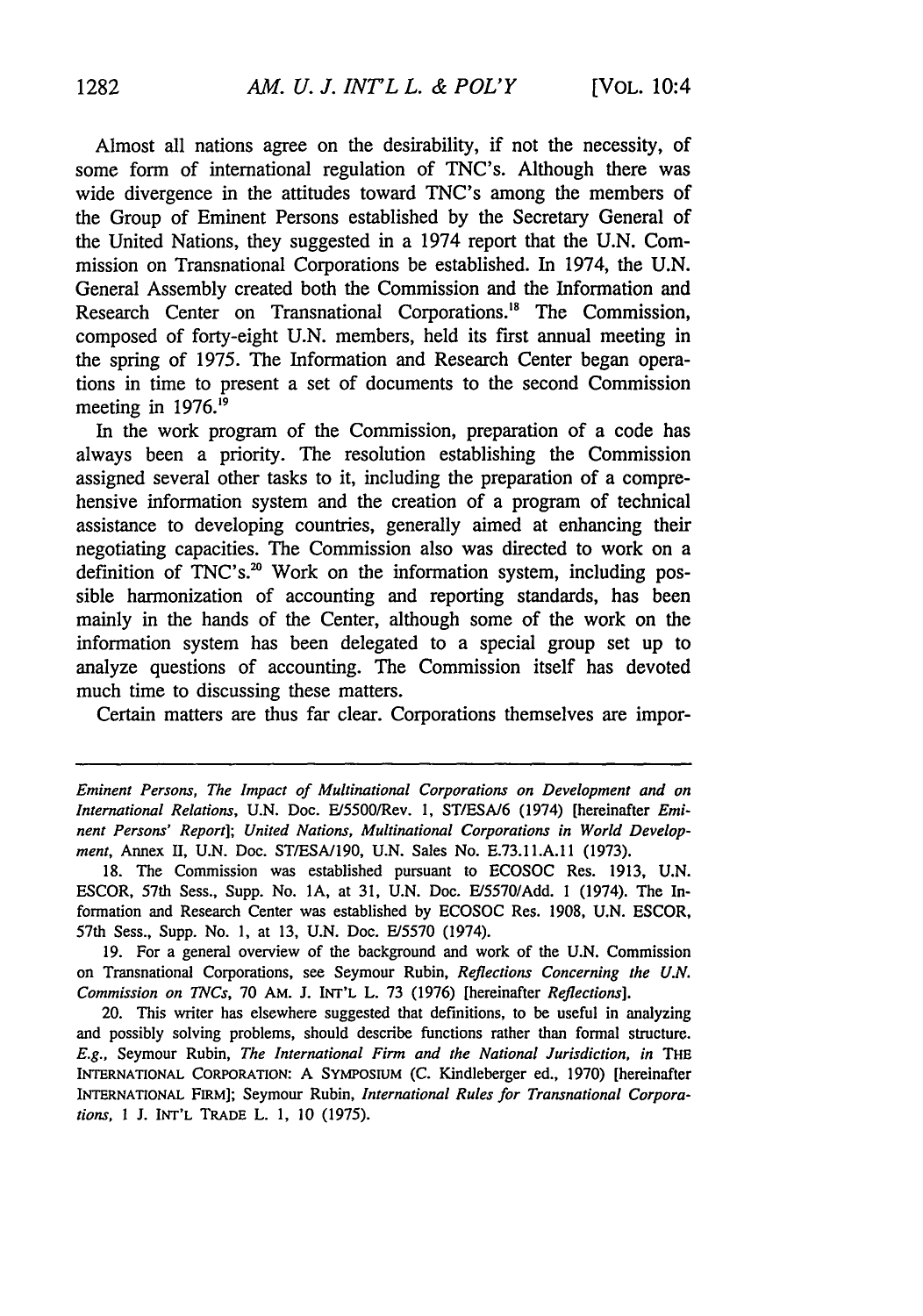tant economic actors on both the national and international scenes. Their international importance has increased enormously in recent years, just as international trade, commerce, and investment have increased.<sup>21</sup> Moreover, great benefits have been realized as a result of their activities. The concerns of developing nations regarding the "more equitable" distribution of resources and wealth are also great. TNC's often are as concerned with issues of fair treatment-especially in light of numerous expropriations (most prominently in the extractive industries), stability, and an appropriate investment climate—as governments are concerned with excesses or lack of responsiveness by TNC's to the national objectives of the host countries. Perceiving the advantages in a compact, businesses and governments, host and home alike, agree on the desirability of a "code of conduct." It was with little difficulty, therefore, that the U.N. Commission on Transnational Corporations was able to agree at its Second Session to give priority to the preparation of such a code.<sup>22</sup>

The content, form, and nature of such a code, however, is very far from being agreed upon even after five years of discussion and negotiation. Some of the difficulties were foreseen from the outset; some have been overcome; and some have developed out of the negotiation process itself and out of a perceived need for acceptable definitions. The code, whether it emerges as a consensual document or not, is likely to have a significant effect on corporate-state relations.<sup>23</sup>

#### II. PROSPECTS FOR A U.N. CODE OF CONDUCT

The writing of a code of conduct will not be on a tabida rasa. *In*deed, any code that is produced by the U.N. Commission on Transna-

<sup>21.</sup> *See generally* **C.** Kindleberger, *The Multinational Corporation in a World of Militant Developing Countries, in* GLOBAL COMiPANIES, **THE** POLITICAL ECONOMY OF WORLD BusINESS 70 (G. Ball ed., 1975); R. BARNET & R. MULLER, *supra* note 14; INTERNATIONAL FIRM, *supra* note 20; R. **VERNON,** SOVEREIGNTY **AT** BAY: THE **MUL-**TINATIONAL SPREAD OF **U.S.** ENTERPRISEs (1971).

<sup>22.</sup> Actually, the formulation of a code of conduct for transnational corporations has been given a high priority by the Commission since its initial session. *Commission on Transnational Corporations, Report on the First Session,* **U.N. ESCOR,** 59th Sess., Supp. No. 12, at  $\P$  9, U.N. Doc. E/5655, E/C.10/1975/6 (1975).

<sup>23.</sup> During the First Session, for example, views differed on whether the code should take on a moral tone, should be obligatory and contain penalties for nonobservance, and whether the code should be addressed solely to TNC's or should also contain "general principles guiding the policies of governments." *See generally id.* 98 41-50.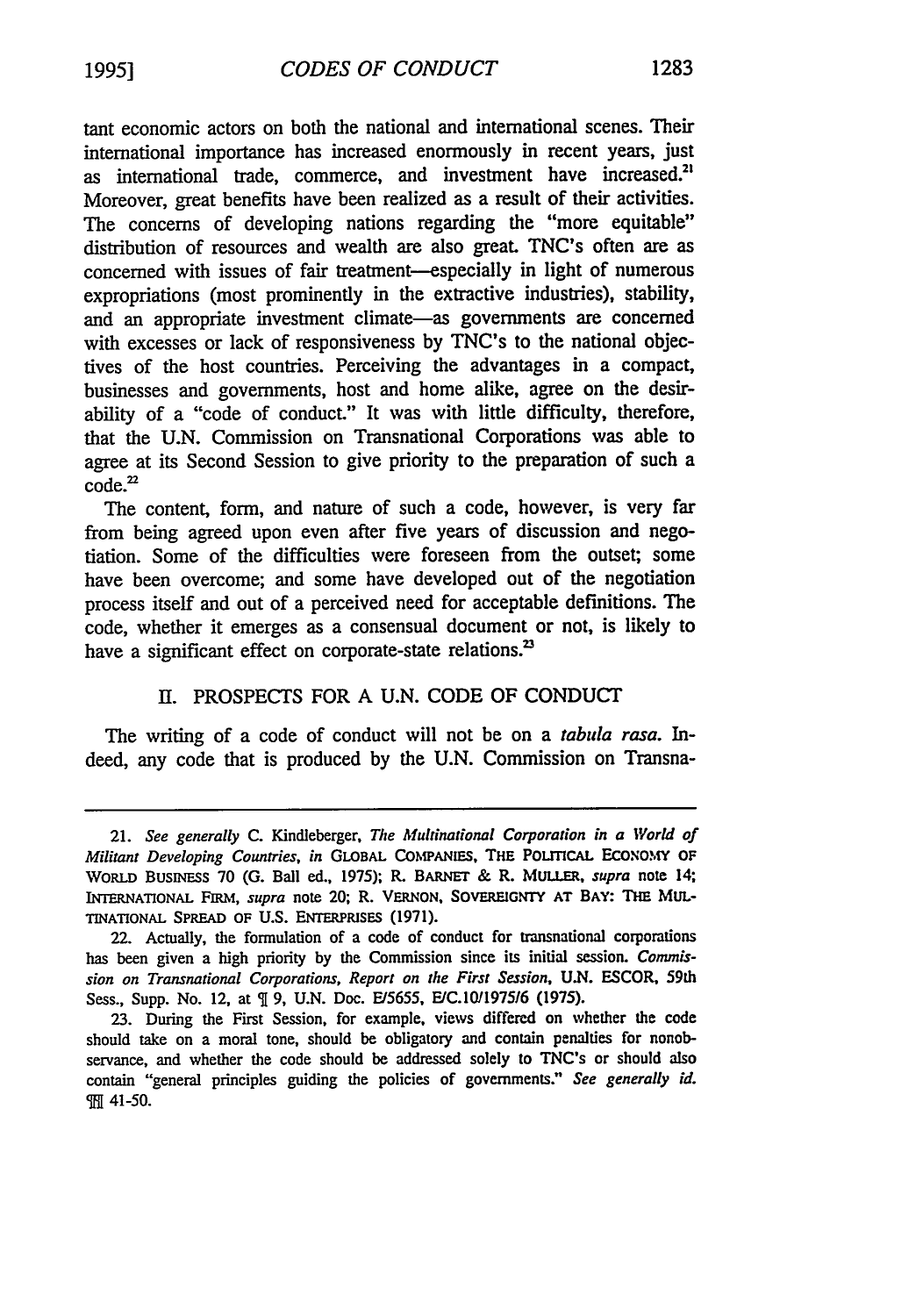tional Corporations obviously will reflect to some degree the considerable array of existing "regulatory" agreements or works in progress. Indeed, some part of the U.N. Commission Code will be based on work in other fora. It is likely that the provisions of the ILO Tripartite Declaration on social standards, the work of ECOSOC on illicit payments, and the work already accomplished on restrictive business practices or transfer of technology will provide a basis for code provisions in those areas, or will be incorporated by reference in a code.<sup>24</sup>

It seems evident that at least one of the basic issues that has divided the Commission from the outset—namely, the mandatory or voluntary nature of the code-has largely been decided in other fora. If a code dealing with a relatively narrow range of issues, such as those of restrictive business practices (on which many nations already have national or regional binding legislation) cannot be made "mandatory," there seems little possibility that a code of the sort being negotiated in the Commission will be put into treaty form. Hence, formal national commitments to matters as ill-defined as the broad commitment to "respect for sociocultural objectives, values and traditions" of countries in which TNC's operate, or those subjects to varying interpretation as "adherence to economic goals and development objectives" would go unenacted.<sup>25</sup> Indeed, the 1980 edition of the CTC Reporter alludes to the possibility that the Commission and ECOSOC might decide to convene an international conference to deal with final adoption of a code. The Reporter then notes that "[s]uch conferences are called, of course, not only for the adoption of treaties, but also for the adoption of recommendations or non-formally binding instruments."<sup>26</sup> In the latter category, the CTC

26. 1 CTC REP. (No. 8) 4 (1980).

<sup>24.</sup> One such existing set of regulatory principles that has been generally taken as a broad statement of the position of countries of the Third World regarding TNC's are the principles relating to the conduct of transnational companies put forward at the third preparatory meeting of the Working Group on Transnational Enterprises of the American Republics. Included in these ten principles were such guidelines as: TNC's should be subject to the laws of host countries and the exclusive jurisdiction of their courts; they should not serve as a policy instrument of a foreign state; TNC's should contribute to the development of the host country; they should refrain from restrictive business practices; and finally, TNC's should respect the cultural identity of the host country. Those principles have received support form the Group of *77. Reflections, supra* note 19.

*<sup>25.</sup> U.N. Commission on Transnational Corporations, Work Related to the Formulation of a Code of Conduct: Report of the Intergovernmental Working Group on a Code of Conduct on its Eighth, Ninth and Tenth Sessions,* U.N. Doc. E/C.10/1980162, at 12 (1980).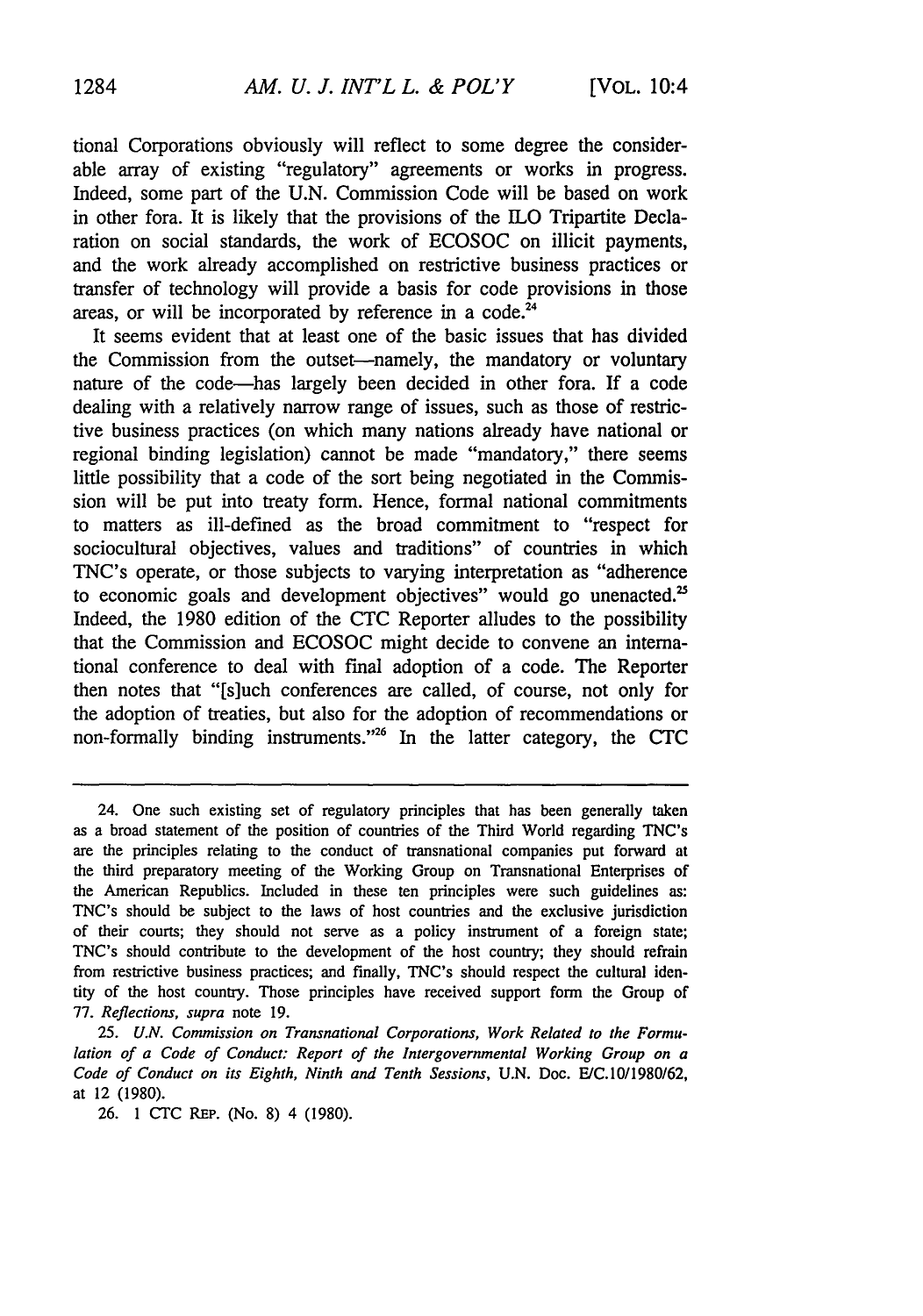Reporter includes the results of the UNCTAD conferences on restrictive business practices (already concluded with a non-binding instrument) and on transfer of technology. $27$ 

It does not follow, however, that a "voluntary" code would be ineffective. Frequently, references have been made in informal conversations during meetings of the Intergovernmental Working Group on the code, as well as the sessions of the Commission, to the possibility of a "zebra" code-one in which some provisions would be adopted as binding international agreements, while others would be voluntary. But in view of the position of many delegations that each part of the code is and must be dependent on all other parts,<sup>28</sup> and the confirmation of that position by consensus at the 1980 Commission meeting, this seems an unlikely solution. It is of course possible that some provisions will be more precatory in nature than others. The more likely prospect would seem to be that certain areas, addressed only in general terms in the code, might be developed further in specialized meetings into standards that could be the subject of collateral and perhaps binding agreements.

In any case, the legal effect of a multilaterally accepted code of conduct is a matter of some debate.<sup>29</sup> It has been suggested that even unilateral declarations can create international "law." The effect of General Assembly resolutions is similarly controverted, though the majority---at least more traditional-view is that obligations under the U.N. Charter require Security Council action. Even codes explicitly declared to be "voluntary," such as the OECD Guidelines, may establish norms of conduct that would probably be observed—perhaps as much as if they were formally "mandatory." On the other hand, codes explicitly worded to create non-binding obligations may be considered interpretive of other explicitly binding agreements.<sup>30</sup>

<sup>27.</sup> *Id.*

**<sup>28.</sup>** This position is seen in the statements of the head of the United States delegation to the Frst through the Sixth Sessions of the **U.N.** Commission on TNC's, who indicated that this proposition has been accepted. *See U.N. Commission on Transnational Corporations, Transnational Corporations: Issues Involved in the Formulation of a Code of Conduct, U.N. Doc. E/C.10/1976/17 (1976).* 

<sup>29.</sup> *See* Hans **W.** Baade, *The Legal Effects of Codes of Conduct for Multinational Enterprises, in* 22 GER. Y.B. **INT'L** L. 11 (1979).

<sup>30.</sup> *Id.* at 40 (pointing out that the "modalities" paper of the U.N. Center on Transnational Corporations states that even a code adopted explicitly in non-binding form can become "a 'source' of law for national authorities as well as for the transnational corporations themselves."); *see U.N. Commission on Transnational Corporations, Certain Modalities for Implementation of a Code of Conduct in Relation to its*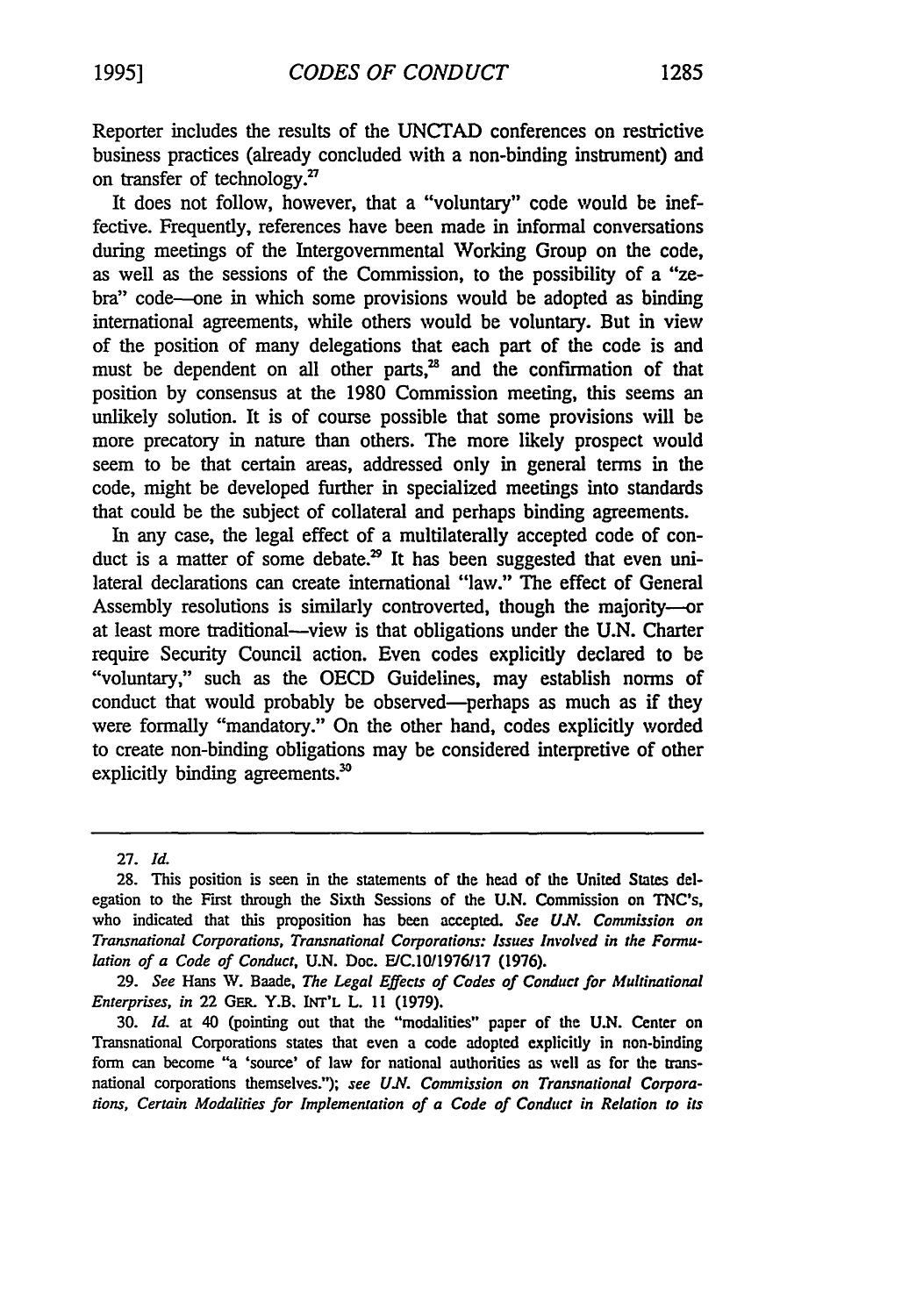Moreover, making a non-binding code "effective" may blur the distinction between a voluntary and a mandatory code. Most international fora, including the U.N. Commission on Transnational Corporations, would agree that a code should be effective, and that it should be reviewed from time to time. There already has been considerable discussion as to whether the reviewing mechanisms of the OECD Guidelines, that are explicitly voluntary and not designed to judge the conduct of any individual corporation, have imported considerable compulsion into those Guidelines." A generally accepted set of standards may eventually have as significant effect as a more formal commitment. Indeed, because a formally adopted commitment is likely to be narrowly worded, the looser standards may be more effective in influencing conduct. In any case, review of the effectiveness of such standards may ensure that they do have the intended effects. Already it seems clear that the conduct of corporations-in the field of public disclosure, for example, and in the area of labor relations-has been affected significantly by the existing understandings already mentioned, and by the continuing negotiations and complementary discussions in board rooms and in international organizations.

This ongoing debate indicates that the code negotiations have had and will have effects, almost without regard to the eventual attainment of a formal code. This is a comforting consideration, because attainment of a universally accepted and comprehensive code still faces many hurdles. The Sixth Session of the U.N. Commission on Transnational Corporations, on the final day of its 1980 session, adopted a resolution<sup>32</sup> that was designed to provide guidance to the Working Group in its preparation of a code that would be presented at the Seventh Session of the

*Possible Legal Nature, U.N. Doc. E/C.10/AC.2/1978/9, at 8 (1978).* 

<sup>31.</sup> For a general discussion of this point in the context of a well-known case before the OECD, see R. BLANPAIN, **THE** BADGER **CASE AND THE** OECD **GUIDELINES** FOR MULTINATIONAL ENTERPRISES (1977). The OECD Guidelines have also evoked a statement in the "authorized" summary of that case, to the effect that parts of the Guidelines "though voluntary in origin, may **. . .** pass into the general corpus of customary international law *even for those multinational enterprises which have never accepted them"* (emphasis added). The summary, prepared by Dr. T.W. Vogelaar of the OECD Secretariat, caused some consternation and controversy in at least some governments of the OECD.

<sup>32.</sup> *U.N. Commission on Transnational Corporations, Progress Made Towards the Establishment of the New International Economic Order and Obstacles That Impede It: The Role of Transnational Corporations (Draft Resolution II), 66* U.N. ESCOR, 6th Sess., Supp. No. 10, at 5, U.N. Doc. E/C.10/1980/75 (1980).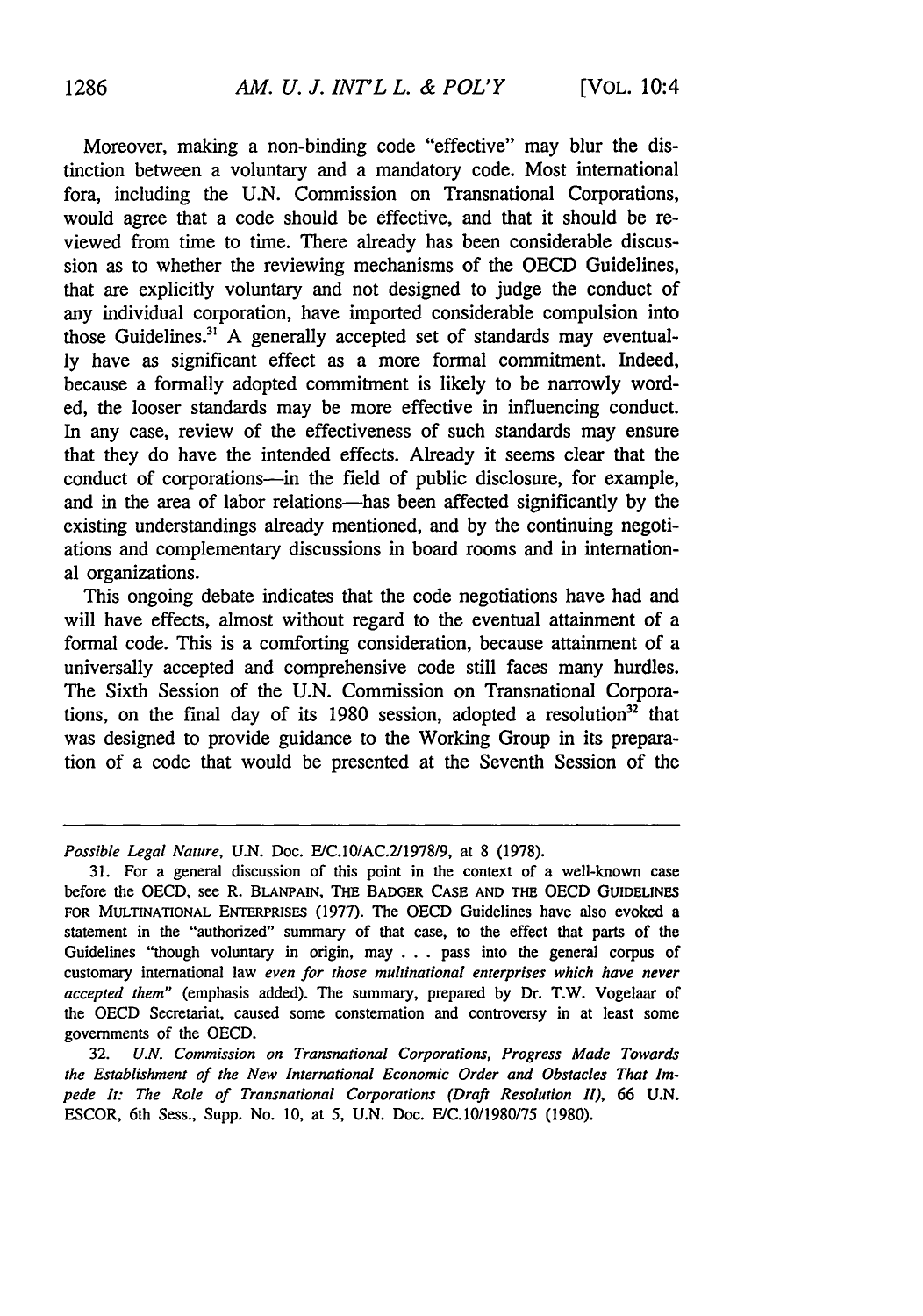Commission. The resolution affirms the priority status of work on the code, and maintains that it will be "an essential contribution in the accomplishment of the goals of the new international development strategy and the new international economic order."<sup>33</sup> It also affirms that the code should be "effective, comprehensive, generally accepted and universally adopted."<sup>34</sup> This may prove difficult to achieve, particularly in light of the broad, difficult, and sometimes differently viewed concepts contained in other items listed for the guidance of the Working Group. The purposes of the code are to associate TNC's effectively within the new international order; to reaffirm principles of respect for national sovereignty, established policies of countries in which TNC's operate, and for the right of the host countries to regulate and monitor TNC activities; to foster TNC contributions to developmental goals; to prohibit subversion or "interference in the internal affairs of countries and other inadmissible activities"; to deal effectively with activities of TNC's in South Africa and Namibia; to include "provisions relating to the treatment of transnational corporations, jurisdiction and other related matters"; to provide appropriate implementary provisions; and to be considered as an integrated whole. Some of these desiderata are viewed quite differently by various members of the Commission. Most of the industrialized countries, for example, would understand "treatment" to mean "fair treatment," but how that concept would be defined by the developing countries, especially by the Socialist or Communist countries, is another matter. Furthermore, reasonable defense of rights guaranteed by international law as conceived by one nation may be "interference" to another. Other difficulties abound.

The overarching difficulty is to achieve agreement in broad terms on matters of *principle.* Many negotiations over the course of the years have demonstrated that countries, even those with widely divergent social and economic systems, can come to agreement on *specific* issues even though the results often are not completely satisfactory to either side. Agreements generally are reached at least partially because both sides are looking for a solution to enable them to get on with business, not for a victory for the principles of either side. The proliferation of international investment and international trade, a large part of which the TNC's control, is evidence that the agreements—whatever may be the disputes between the parties-are at least a *modus vivendi.* For example, the dispute between the United States and Mexico that arose out of the

**<sup>33.</sup>** *Id.* at **11.**

<sup>34.</sup> **Id.**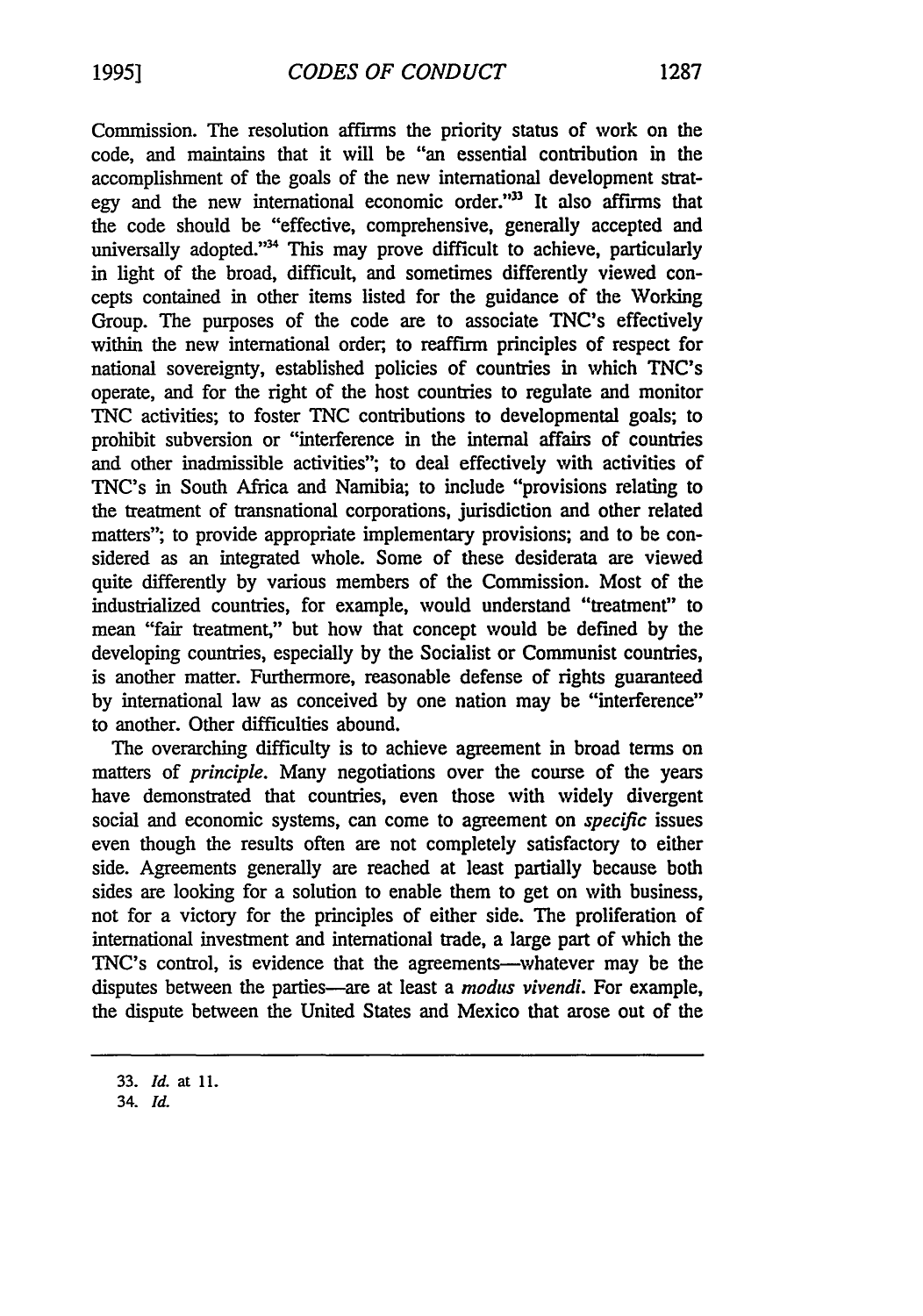oil and agrarian expropriations of the 1930's has never been resolved in principle. Both sides stand on their original and flatly opposed theories of international law. Yet American investment in Mexico has grown-to the apparent satisfaction of both countries-and Mexico is the third largest trading partner of the United States.

The basic problem of agreement on a code of conduct then is precisely that it deals with principles, not with specific and identifiable cases. The foreseeable consequences of establishing these principles, however, are largely unknown, if not unascertainable. One cannot reasonably predict just what factual situation will arise, or just how the general principle will be applied to it. Nevertheless, imagination tends to emphasize the worst case scenario. The necessary vagueness of the language, which in many diplomatic settlements is intended, understood, and a useful aspect of a settlement, becomes a hazard of indefinable dimensions.<sup>35</sup> Despite the guidance of the resolution adopted at the Sixth Session, difficulties remain in attaining a code that will be generally accepted, universally adopted, and uniformly interpreted.

If methods of interpretation, review, and possibly resolution of differences can be reconciled, there is reasonable hope that a code in draft form can be offered to the 1982 session of the Commission." **A** considerable amount of progress has been made, though it has been slow and has been made on the easier issues. Moreover, there has been a measure of success in other fora-the ILO, the OECD, and UNCTAD, for example. Corporate practice actually has tended to conform to the standards being enunciated and without undue harm. Much discussion has had the effect of taking at least some of the mystery and fear out of the concepts. In addition, it is widely perceived that failure would have a major and negative effect at a time when real and not merely verbal cooperation is essential to the welfare of all. Achievement of a generally acceptable code would not do a great deal to satisfy demands for a mas-

**<sup>35.</sup>** These issues have been dealt with at some length earlier. *See Reflections, supra* note 19. The article discussed the differences that are likely to complicate the future progress of the **U.N.** Commission on Transnational Corporations in making proposals on a code of conduct. The controversial areas include the language to be used in the Commission's report; identification of areas of concern; scope and nature of information-gathering functions; technical cooperation; and the definition of a TNC.

<sup>36.</sup> Following the initial publication of this essay, a draft of the Code was presented to the Commission. *U.N. Commission on Transnational Corporations, Draft United Nations Code of Conduct on Transnational Corporations: Report to the Special Session,* U.N. ESCOR, Annex II, at 12-27, U.N. Doc. E/1983/17/Rev.l (1983), *reprinted in* 23 I.L.M. 626 (1984).